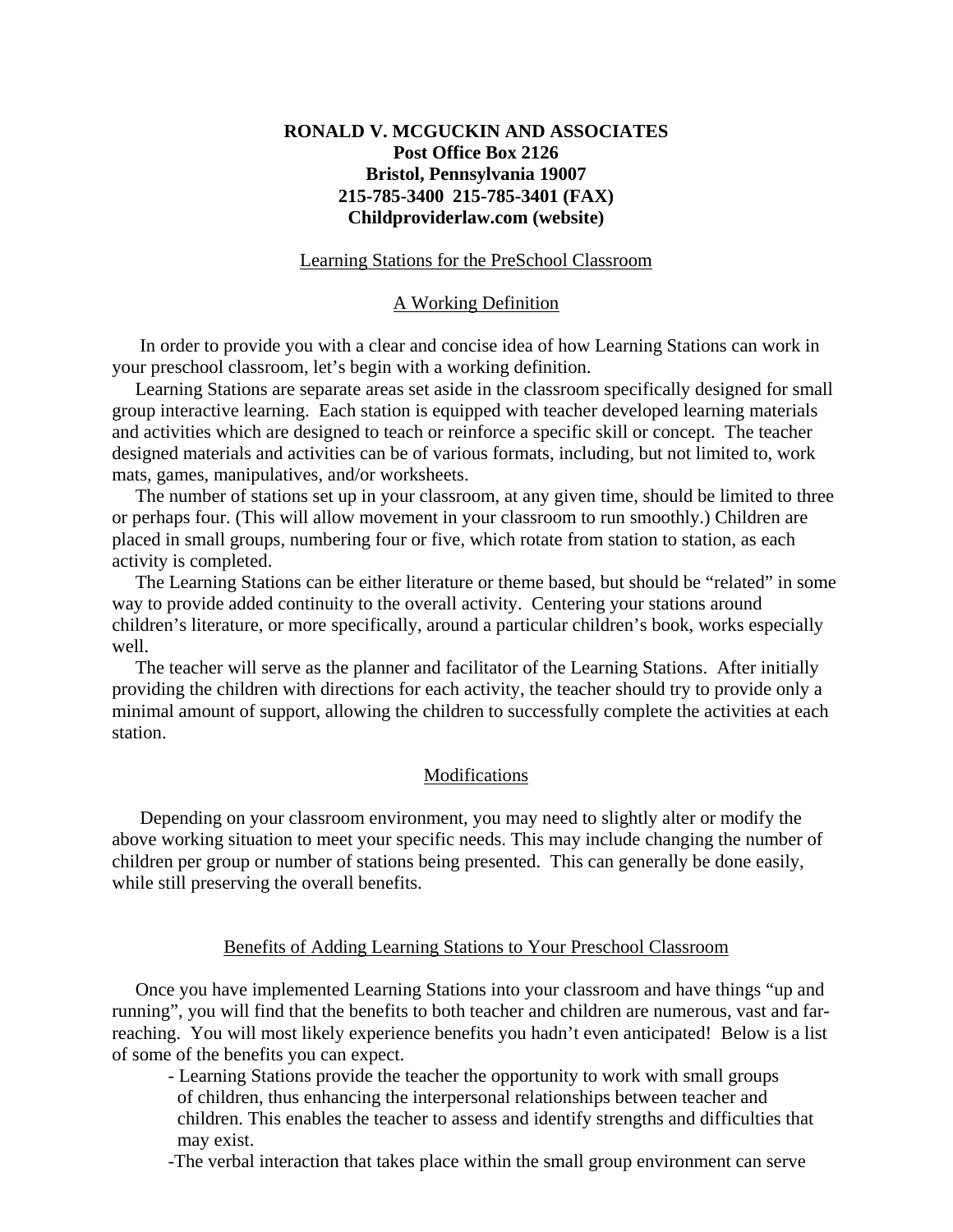to help the teacher better assess vocabulary skills.

- -Learning Stations can encompass many domains of learning. In addition, they allow the teacher to introduce or focus on specific skills or concepts in a concrete,
- documented way. They lend themselves especially well to "skill-building".
- -Because Learning Stations are equipped with teacher developed materials, it is a cost effective way to enhance and enrich your classroom environment.
- -Learning Stations provide children the opportunity for success, thus helping children gain confidence and build self-esteem.
- -Learning Stations allow children to work independently and in small groups.
- -They allow children the opportunity to take the initiative to complete tasks and help children develop time management skills.
- -Learning Stations help children develop problem-solving skills.
- -Learning Stations help build peer cooperation and peer support.
- -They reinforce "classroom skills", such as taking turns, etc.
- -Learning Stations make learning and teaching FUN!!

## Getting Started

 Once you have assessed your classroom situation, and established how Learning Stations will best work in your particular environment, it's time to get started! A good beginning point is identifying and compiling a list of developmentally appropriate concepts and skills you wish to teach or focus on. If you have decided to center your stations around children's literature, you will want to compile a list of children's books that lend themselves to "station" activities. You will then need to "tie things together" and tap into your creativity and brainstorm appropriate activities which will accomplish your skill or concept goal. (You may want to browse through preschool magazines for inspiration and ideas!) Once you have decided on some particular activities and materials, you will need to "make and create"! Remember to include various formats, such as work mats, games and worksheets.

## Managerial Tips

 The following managerial tips will provide you with information and guidelines to help things run smoothly when implementing Learning Stations in your classroom.

- -You may want to establish a particular day of the week as "Learning Station Day".
- -If at all possible, set up stations prior to children entering the classroom.
- -Try to arrange stations so that things "flow" and children can move easily from station to station.
- -If at all possible, have activities at each station take approximately the same amount of time to complete.
- -Try to keep things in the same general spot each week. This provides the children with a predictable format.
- -Prior to starting, give complete and concise directions on each activity. It is often beneficial to model or demonstrate activities.
- -If teaching a new skill, you may want to "pre-teach" the skill, using concrete examples.
- -Choose activities which are developmentally appropriate and offer the children success. "Know" your children and adapt accordingly.
- -Vary the activities presented at "stations" from week to week.
- -Vary your materials. Incorporate board games, flannel board games, etc. Make them attractive to children. Where applicable, laminate materials for durability.
- -Use discretion when breaking children into small groups.
- -Offer frequent positive reinforcement throughout the Learning Station activities. Offer